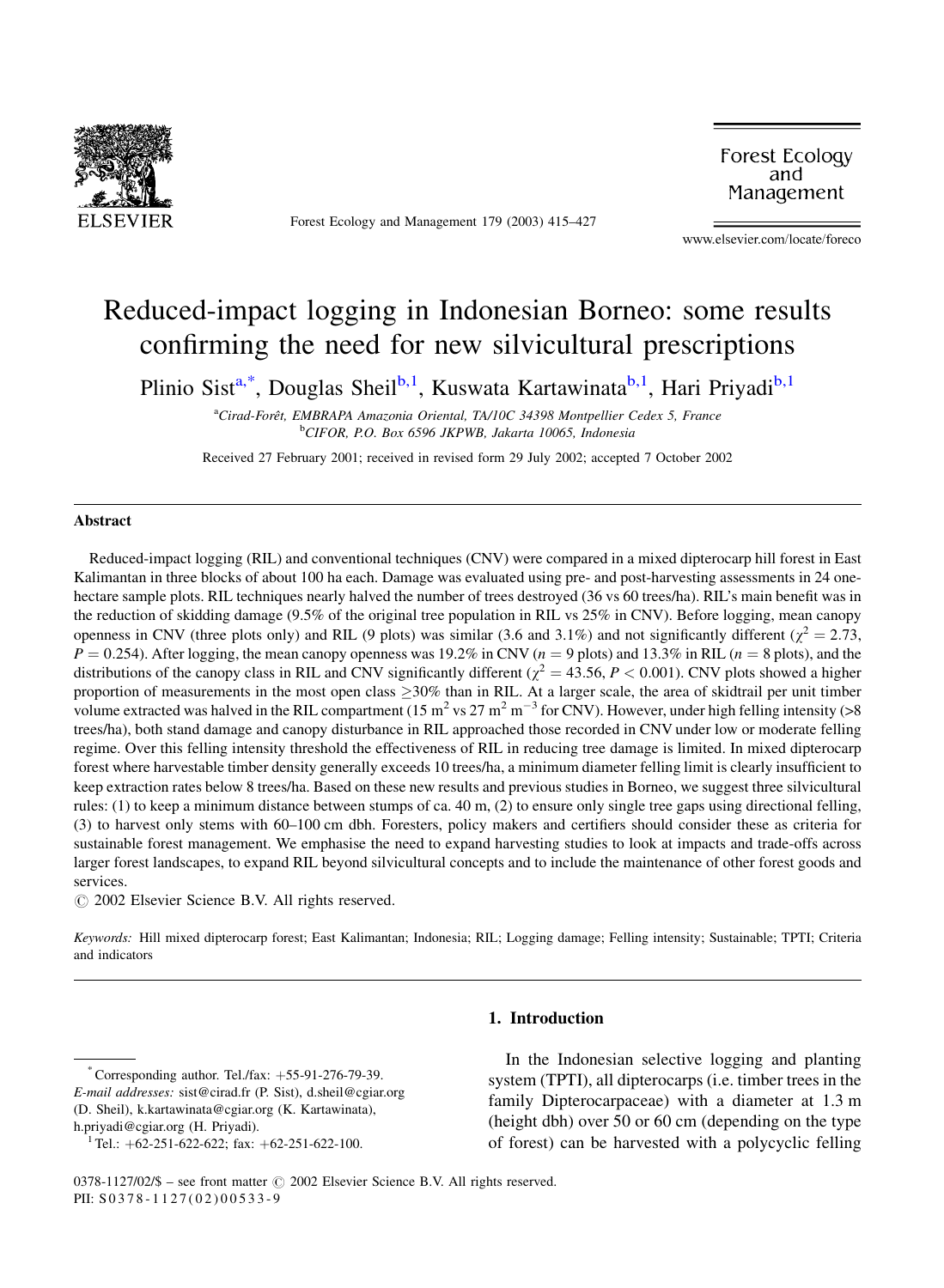<span id="page-1-0"></span>schedule of 35 years. One year prior to harvest, forest concessionaires must carry out an inventory to determine the annual allowable cutting granted by the Department of Forestry. However, in practice these inventories are generally too inaccurate to define a satisfactory harvesting plan. In the highly productive dipterocarp forests of Borneo, where harvesting intensities commonly exceed 100  $\text{m}^3$  ha<sup>-1</sup> and more than 10 trees/ha, conventional logging generally damages more than 50% of the original stand [\(Nicholson, 1958;](#page-12-0) [Kartawinata, 1978; Tinal and Palinewen, 1978;](#page-12-0) [Abdulhadi et al., 1981; Cannon et al., 1994; Pinard](#page-12-0) [and Putz, 1996; Bertault and Sist, 1997; Sist et al.,](#page-12-0) [1998a\)](#page-12-0). Because over-harvesting and poor operational practices are now recognised as an important cause of deforestation, ITTO member countries, including Indonesia, are being encouraged to revise practices in order to achieve sustainable management of the estate forests. In this context, reduced-impact logging (RIL) techniques are regarded as vital to reduce damage to a level that will preserve forest regeneration and integrity [\(Dykstra and Heinrich, 1996; Sist, 2000\)](#page-11-0). Several experiments in mixed dipterocarp forests have demonstrated that RIL techniques can reduce damage by at least 30–50% compared with normal operation, also called 'conventional logging' [\(Pinard and Putz,](#page-12-0) [1996; Bertault and Sist, 1997](#page-12-0)). Most of the studies comparing damage under RIL and conventional logging have neglected the variability in natural forest and the variation in damage that this implies. The current coverage of such studies is very limited. This is important as the proportion of stems damaged is generally correlated with extraction rates [\(Nicholson,](#page-12-0) [1958; Bertault and Sist, 1997; Sist et al., 1998a\)](#page-12-0) and possibly with other factors. Thus, it remains difficult to determine how general or local any conclusion might be. The main objective of this study is to assess how far RIL can reduce damage under varying felling intensity.

#### 2. Study site and methods

# 2.1. Study site

The study area is located in the Indonesian Province of East Kalimantan (Borneo Island), in the district of Malinau  $(2^{\circ}52' - 3^{\circ}14'N, 116^{\circ} - 116^{\circ}40'E)$ , within a 50,000 ha forest concession managed by Inhutani II, a state-owned timber company. The climate is equatorial with an annual rainfall measured at ca. 4000 mm. The monthly rainfall varies from ca. 200

Table 1

Permanent sample plots and treatment allocation in conventional and RIL blocks (conventional: blocks 28 and 29 gathering 12 plots, 1 ha each, set up during June–September 1998; RIL: block 27 gathering 12 plots, 1 ha each, set up in March–May 1999)

|                               | Treatments Description                                                     | Plots | <b>Blocks</b> | Tree measurement                       | Logging                | Damage<br>assessment |
|-------------------------------|----------------------------------------------------------------------------|-------|---------------|----------------------------------------|------------------------|----------------------|
| CNV <sub>1</sub>              | Conventional techniques with<br>low felling intensity $(<5$ trees/ha)      | 3     | 28/29         | June–September 1998                    | November-December 1998 | August 1999          |
| $CNV$ $2^a$                   | Conventional techniques with<br>moderate felling intensity (6–9 trees/ha)  | 3     | 28/29         | June–September 1998<br>and August 1999 | November-December 1998 | August 1999          |
| CNV <sub>3</sub> <sup>a</sup> | Conventional techniques with<br>high felling intensity (>9 trees)          | 3     | 28/29         | June-September 1998<br>and August 1999 | November-December 1998 | August 1999          |
| $RIL$ 1                       | Reduced-impact logging<br>techniques with low intensity<br>$(<5$ trees/ha) | 3     | 27            | March-May 1999                         | September 1999         | May 2000             |
| $RIL$ 2                       | RIL with moderate felling intensity<br>$(6-9$ trees/ha)                    | 3     | 27            | March-May 1999                         | September 1999         | May 2000             |
| RIL <sub>3</sub>              | RIL with high felling intensity<br>$(>9$ trees)                            | 3     | 27            | March-May 1999                         | September 1999         | May 2000             |
| <b>CTCNV</b>                  | Control plots with a 50 m buffer<br>zone, no logging                       | 3     | 28/29         | June–September 1998                    |                        |                      |
| <b>CTRIL</b>                  | Control plots with a 50 m buffer<br>zone, no logging                       | 3     | 27            | March-May 1999                         |                        |                      |

<sup>a</sup> In CNV 2 and CNV 3, four plots were abandoned and four others were set up in August 1999.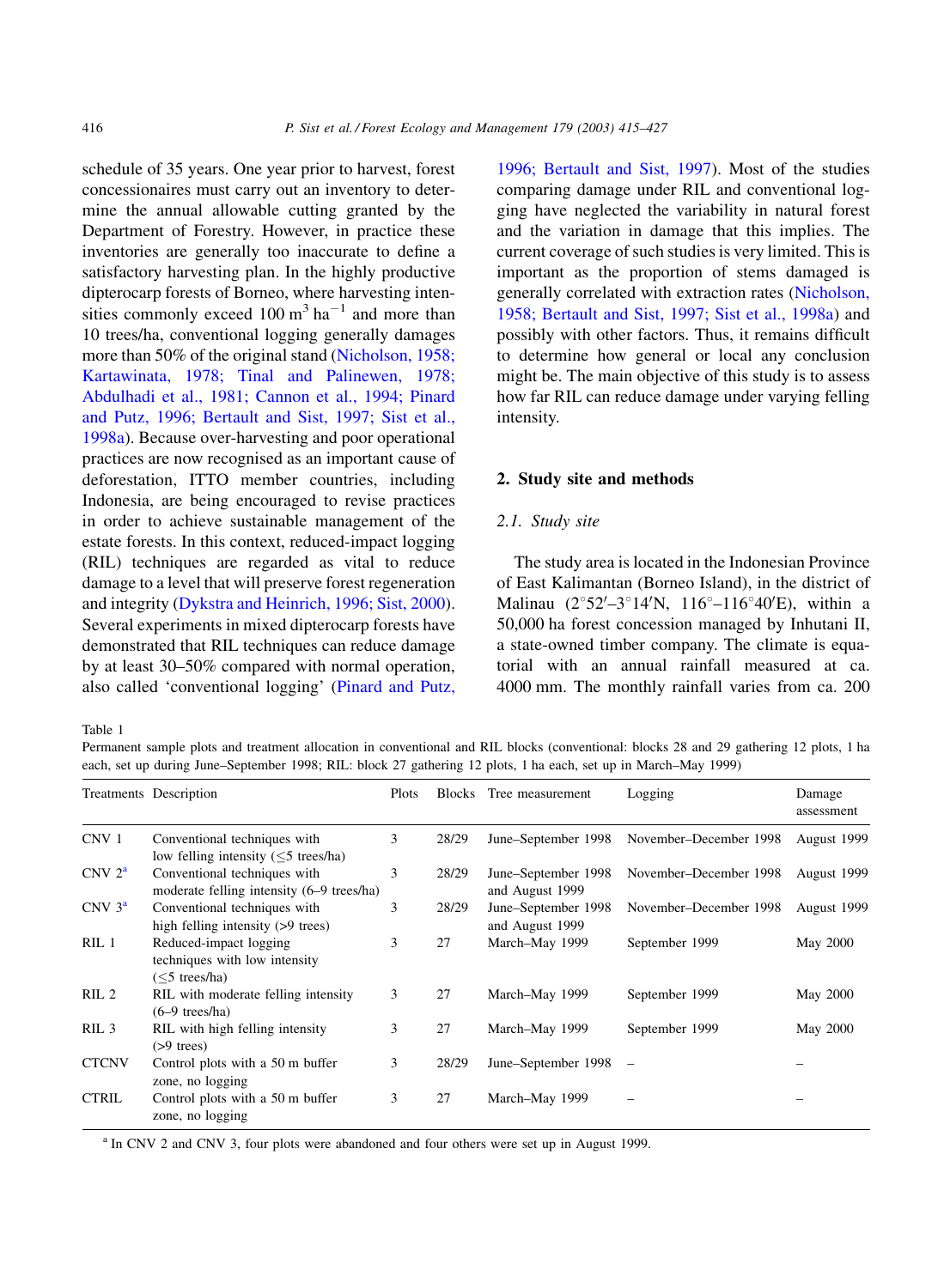<span id="page-2-0"></span>Main activities (training, supervision, planning) of RIL and conventional techniques (from [Sist et al., 1998b; Dwiprabowo et al., 2002\)](#page-12-0)

| Activities             | Reduced-impact logging (RIL)                                                                                                                                                                                                                               | Conventional logging (CNV)                                                                                                                                                                                                                                  |
|------------------------|------------------------------------------------------------------------------------------------------------------------------------------------------------------------------------------------------------------------------------------------------------|-------------------------------------------------------------------------------------------------------------------------------------------------------------------------------------------------------------------------------------------------------------|
| 1. Forest survey       | Pre-harvesting survey includes topography assessment<br>and mapping of harvestable trees                                                                                                                                                                   | Commercial trees with dbh $\geq$ 20 cm are mapped<br>and dbh estimated. No topography assessment                                                                                                                                                            |
| 2. Mapping             | Topographic and tree location maps, 5 m contour lines,<br>$1/2000$ scale produced with software ROADENG <sup>®</sup>                                                                                                                                       | Tree location maps only produced manually.<br>No topographic contour lines                                                                                                                                                                                  |
| 3. Vine cutting        | All vines of at least 2 cm in diameter growing on<br>each harvestable tree are removed during forest<br>inventory 1 year prior to felling                                                                                                                  | No vine cutting                                                                                                                                                                                                                                             |
| 4. Skidtrails planning | Skidtrails are planned according to the topography<br>and position of harvestable trees shown in the<br>operational map. Skidtrails are then marked on the<br>field with coloured ribbon flags                                                             | No skidtrail planning                                                                                                                                                                                                                                       |
| 5. Skidtrail opening   | Skidtrails are opened before felling to help<br>fellers for directional felling decision. Skidtrails<br>width must not exceed 4 m, skidder operators<br>are not permitted to leave the marked skidtrails,<br>blading should be avoided as much as possible | Skidtrails are opened during extraction<br>without any previous planning                                                                                                                                                                                    |
| 7. Directional felling | Trees must be felled either toward or away from<br>skidtrails at an oblique angle of about $30^{\circ}$ to the<br>skidding direction, unless the tree can be felled<br>directly onto the skidtrail                                                         | None                                                                                                                                                                                                                                                        |
| 8. Training            | Training on topography assessment, forestry inventory,<br>use of ROADENG software <sup>®</sup> , directional felling and<br>skidding operations were provided in advance prior<br>to logging. Training on directional felling 1 year<br>before logging     | None                                                                                                                                                                                                                                                        |
| 9. Road construction   | Because of the small scale of the experiment, road<br>planning and construction were not included in this<br>study. The road existed before the study was devised                                                                                          | Road planning is done two years before<br>harvesting and the construction 1 year before.<br>Road planning and location are based on rapid<br>field survey and checking but not on systematic<br>topographic assessment. No topographic maps<br>are produced |
| 10. Supervision        | Felling and skidding strictly supervised<br>by two international consultants                                                                                                                                                                               | No supervision of the harvesting operation<br>in the forest                                                                                                                                                                                                 |

to 400 mm (PT Inhutani II, 1996). The topography is deeply eroded with a dense network of steep ridges and drainage gullies. Elevations at the study area range from 100 to 300 m above sea level.

# 2.2. Logging operations, permanent sample plots and treatments

Three blocks (27, 28 and 29 in Inhutani II's 5-year plan of operations) of about 100 ha each were selected in the 1998–1999 annual coupe because of their similarity including the local presence of Agathis borneensis, a very valuable timber species, which occurred at similar density in these blocks (3–4

trees/ha, Inhutani II forest survey). Both blocks 28 and 29, totalising an area of 244 ha, included more than 50% of low-lying forest on periodically inundated ground unsuitable for heavily mechanised timber extraction. These blocks were merged to have a productive forest area similar to that of 27. Block 28/ 29 was logged with conventional logging in 1998 and block 27 with RIL in 1999 [\(Table 1\)](#page-1-0). In the 'conventional' treatment referred to here as CNV, harvesting operations were not planned and loggers worked without any additional supervision (Table 2). In CNV, tree surveys required by the Indonesian legislation and completed before logging were not actually used by any field operators. In the RIL treatment,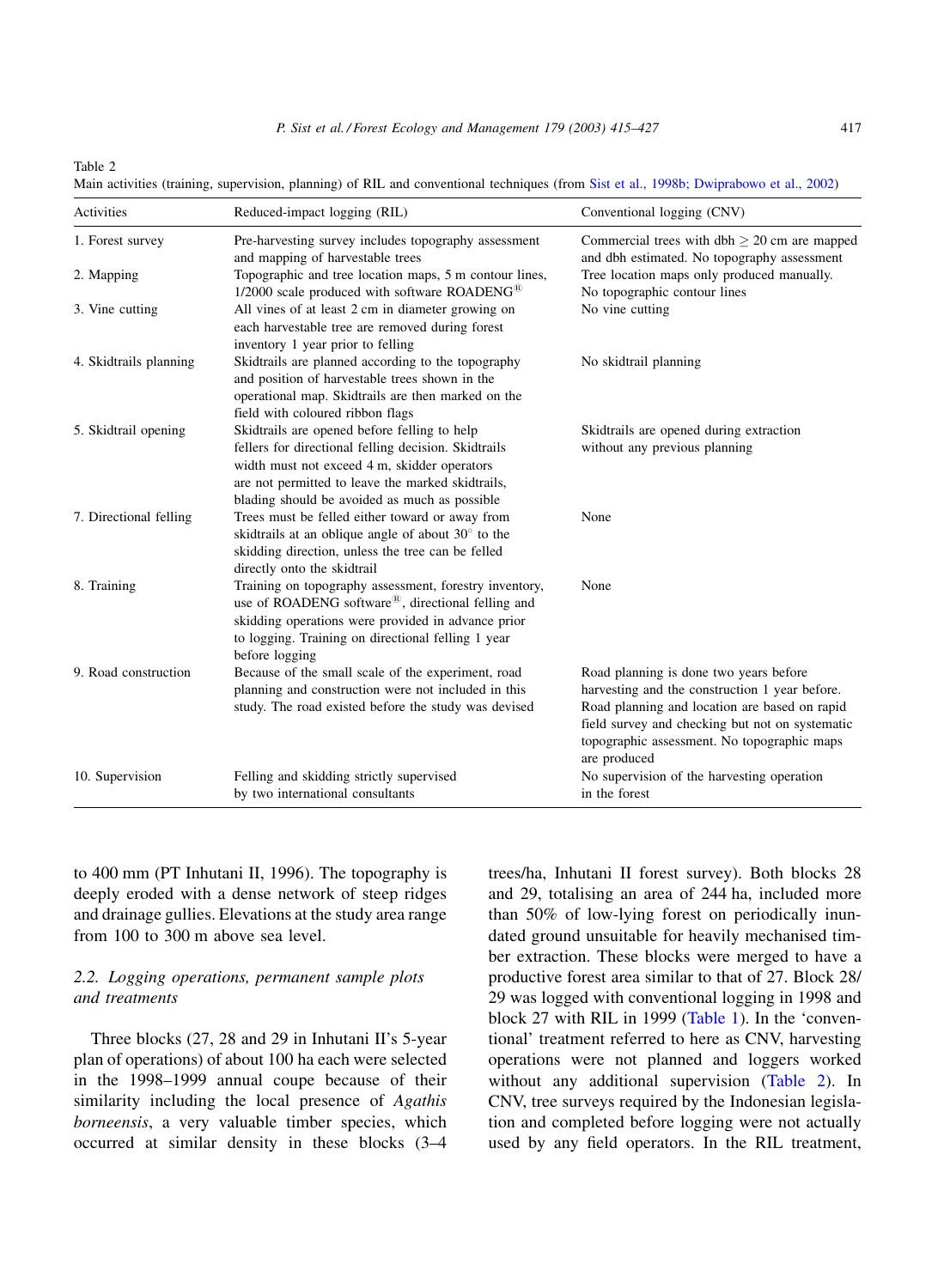several training sessions were organised the year before the experimentation. These training courses included tree inventory and mapping, directional felling techniques, skidtrail planning and marking in the field [\(Table 2\)](#page-2-0). The RIL techniques followed the harvesting guidelines published in [Sist et al.](#page-12-0) [\(1998b\)](#page-12-0). As part of RIL, pre-harvesting inventory led to the production of an operational map of block 27 at 1:2000 scale showing 5 m contour lines and position of harvestable timber trees. Skidtrails were then planned on the operational map and marked in the field with red plastic ribbons. Skidtrails were opened before felling mainly to help fellers to decide for the best directional felling. In CNVa bulldozer (D7G) was used for both log extraction and road construction. In RIL, we preferred two articulated skidders (CAT 527) for log extraction only instead of bulldozer because of their less damaging action to soil and their higher manageability in the forest involving consequently less damage to the stand. Although we recommended the use of skidder with narrow blade  $(< 2 \text{ m})$  [\(Sist et al.,](#page-12-0) [1998b](#page-12-0)), the two CAT 527 skidders that operated in the RIL block had 3 m wide blade. We accept that including multiple differences between the RIL and CNV treatment, such as different machinery, can make it harder to specifically link any one of them to the reduced impacts observed. It should be noted that the Inhutani II-CIFOR site also serves as a demonstration and training site to show the considerable reduction in damage and operational costs that are possible when the full range of RIL techniques, including lighter narrower skidders, are used.

Seven different sub-treatments (3 RIL, 3 CNVand 1 control), each with three replicates, were defined to examine felling intensity [\(Table 1\)](#page-1-0). Before logging, 24 one-hectare plots (12 in block 28/29 and 12 in block 27, [Table 1\)](#page-1-0) were selected randomly but stratified according to the respective timber density in each plot based on the pre-harvest map stock. A number of minor shifts in plot positions were necessary to remove road edge effects, and unworkable slopes. Each plot, 1 ha  $(100 \times 100 \text{ m})$ , was divided into 25 sub-squares  $(20 \text{ m} \times 20 \text{ m})$  delimited by 36 PVC stakes driven into the ground. Before logging, the girth of all trees and lianas with  $dbh \geq 20$  cm in the plots were measured and their position located in one of the four quarters of each sub-square. In the three control plots of the CNV blocks and the 9 plots of RIL 1, 2, 3, canopy openness was measured using a concave spherical densiometer at each of the 36 grid points at breadth height (i.e. 1.30 m above ground). Canopy openness was defined as the proportion of sky hemisphere not obscured by the vegetation when viewed from a single point ([Jennings et al., 1999](#page-12-0)).

During the harvesting period of the CNV block 28/ 29, there was a commercial demand for A. borneensis. Consequently extraction focused on this species rather than dipterocarps. Among the nine plots in 28/29 slated for potential harvesting only the five that included harvestable Agathis were logged whereas four other plots, though on firm potentially accessible sites but with no Agathis, were left undisturbed. In order to restore the original treatment allocation, an issue we discuss more fully below, four new plots were set up randomly within the logged area but without overlapping existing plots (two in each CNV 2 and CNV 3 treatments) in the conventional blocks in August 1999 ([Table 1](#page-1-0)). Taking into account both standing living trees, stumps and stems destroyed by logging (dbh  $=$ 20 cm), it was possible to assess prior tree density and basal area. Our analyses show no structural difference between the original and the four additional plots (see results). In the RIL 1 treatment, one plot was subsequently excluded from analysis because only one tree, located at the border of the plot, was felled outside the plot limits, generating no damage inside it.

Our analysis focuses on harvest intensities in areas actually harvested, where felling and extraction operations actually took place. To obtain an adequate level of quantification, it was necessary to increase the original pre-logging sample to achieve a satisfactory replication in the harvested conventional areas. Few studies of timber harvesting in the tropics have examined these effects at the scale we have achieved. Examining real operations at this scale is never the neat and tidy controlled experiment that would be ideal. Almost all realistic studies will suffer from some lack of control and the subsequent issues of limited replication in time and space. It bears repeating therefore that in all the results and arguments that follow, our comparisons are based on the areas actually and not potentially harvested. Ideally future studies should be even larger and provide replication at the compartment level allowing us to also begin to generalise the degree to which intact forest remains in the post-harvest landscape with RIL and CNV approaches [Cannon et al.](#page-11-0)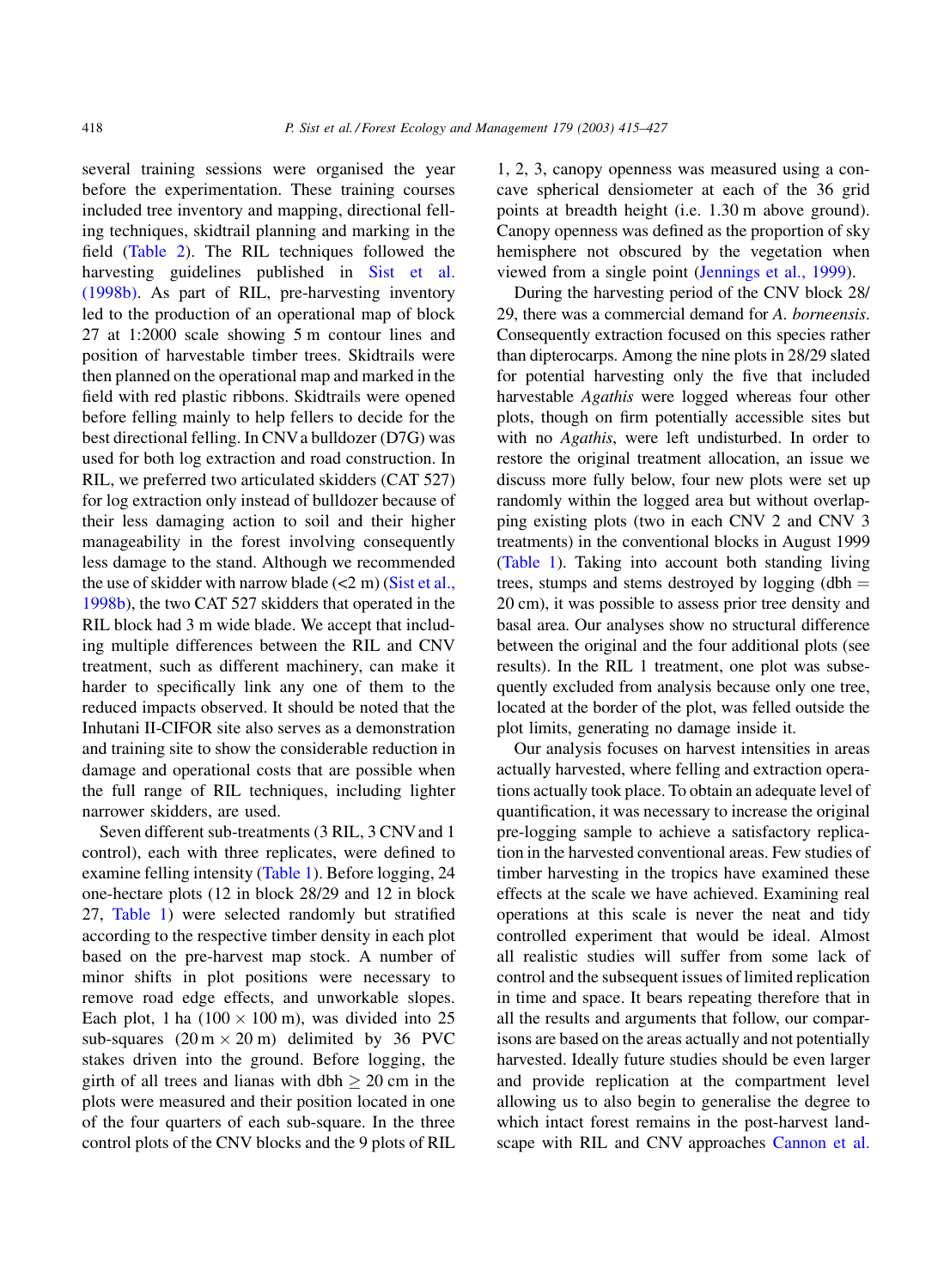[\(1994\).](#page-11-0) Only when we have done that can we generalise these patterns.

#### 2.3. Logging damage assessment

In both conventional and RIL, damage was assessed 8 months after logging ([Table 1](#page-1-0)). In each plot, all trees  $(dbh \ge 20 \text{ cm})$  measured prior to harvesting were recorded as untouched, injured or dead. Snapped stems without any resprouting 8 months after logging were considered dead. Canopy openness was also reassessed in the 17 logged plots. In each block, all the skidtrails were mapped and classified as 'main' or 'secondary'. Main skidtrails were defined as those with at least three branch skidtrails. Secondary skidtrails usually had no branches [\(Chabbert and Priyadi,](#page-11-0) [2001](#page-11-0)). The total volume extracted from each block was estimated by measuring the log length and end diameters for every log removed. Skidtrail area per timber volume extracted could be therefore assessed and compared. Furthermore every 50 m, along each skidtrail, maximum width and maximum depth of the track were measured. At each point of measurement, the area of the skidtrail was also classed as one of three types: low soil impact (LSI) when the skidtrail was very superficial and topsoil still present, moderate soil impact (MSI) when topsoil was completely removed but the track damage still relatively superficial (20– 50 cm depth), and heavy soil impact (HSI) when the trail was deeply excavated (>50 cm depth).

## 3. Results

The mean density and basal area of the four additional plots in the CNV blocks (243.6 trees/ha,

 $\mathbf{d}$  defined by

 $SD = 41$ ; 30.4 m<sup>2</sup>/ha,  $SD = 4.9$ ) were not distinct from those of the 12 plots (230 trees/ha,  $SD = 35.8$ ) and 32.85 m<sup>2</sup>/ha, SD = 4.7) set up before logging  $(t = 0.57, df = 14, P = 0.58$  for density, and  $t = 0.87$ , df = 14,  $P = 0.40$  for basal area). RIL  $(n = 11)$  and CNV  $(n = 12)$  plots showed similar tree densities and basal area ( $t = 0.52$ , df = 21, P = 0.60 for density, and  $t = 1.39$ ,  $P = 0.18$ , Table 3). The mean density and basal areas in each dbh class were similar in RIL and CNV (all  $t$ -tests not significant) except for the basal area in the largest dbh classes  $(dbh > 60$  cm,  $t = 2.10$ ,  $P = 0.04$ , Table 3).

## 3.1. Logging damage to stand

Mean logging intensities in the CNV and RIL plots were similar in terms of density of trees harvested (7.6 and 7.5 ha<sup>-1</sup>, respectively,  $t = 0.04$ ,  $P = 0.48$ ,  $df = 15$ ), harvested volume (83 and 60 m<sup>3</sup> ha<sup>-1</sup>,  $t = 1.03$ ,  $P = 0.16$ ), and basal area removed (5.4) and 3.8 m<sup>2</sup> ha<sup>-1</sup>, respectively,  $t = 1.38$ ,  $P = 0.09$ ). However, mean volume per harvested tree was higher in the CNV than in RIL compartment  $(10.5 \text{ m}^3/\text{tree vs}$ 9 m<sup>3</sup>/tree,  $t = 3.76$ , df = 708,  $P < 0.01$ ). This difference was likely due to the higher proportion of large Agathis harvested in the CNV areas.

In CNV plots, a mean of 24.7% (60 trees/ha) of the original tree population (dbh  $= 20$  cm) was destroyed by logging, whereas in RIL, 14.5% (36 trees/ha) of the stand was killed. RIL techniques succeeded therefore to reduce by 40% the proportion of trees killed by logging. In contrast, a similar proportion of trees was injured in CNV and RIL plots (26.1% or 63 trees/ha in CNV vs 23.4% or 59 trees/ha in RIL, [Fig. 1\)](#page-5-0). RIL's main benefit was in the reduction of skidding damage (9.5% of the original tree population in RIL vs 25% in

Table 3

Mean density and mean basal areas ( $\pm$ SD) in the RIL and CNV plots before logging (CNV = 12 plots, RIL = 11 plots)

|                                      | dbh (cm)         |                 |                |                |                |                  |  |  |
|--------------------------------------|------------------|-----------------|----------------|----------------|----------------|------------------|--|--|
|                                      | $20 - 29$        | $30 - 39$       | $40 - 49$      | $50 - 59$      | >60            | All              |  |  |
| RIL plots density (n/ha)             | $124.3 \pm 31.2$ | $52.5 \pm 12.9$ | $26.3 \pm 7.0$ | $14.9 \pm 5.6$ | $22.4 \pm 6.2$ | $239.8 \pm 53.7$ |  |  |
| CNV plots density (n/ha)             | $123.1 \pm 27.0$ | $55.0 \pm 9.2$  | $26.2 \pm 5.6$ | $15.7 \pm 4.9$ | $24.6 \pm 5.5$ | $244.7 \pm 38.0$ |  |  |
| Mean density $RIL + CNV$ (n/ha)      | $128.6 \pm 24.7$ | $54.3 \pm 9.6$  | $27.2 \pm 5.8$ | $15.3 \pm 5.4$ | $23.0 \pm 5.3$ | $248.8 \pm 34.1$ |  |  |
| RIL plots basal area $(m^2/ha)$      | $6.3 \pm 1.0$    | $5.0 \pm 0.9$   | $4.4 \pm 0.9$  | $3.3 \pm 1.4$  | $10.5 \pm 2.5$ | $29.6 \pm 3.8$   |  |  |
| CNV plots basal area $(m^2/ha)$      | $5.7 \pm 1.2$    | $5.2 \pm 0.8$   | $4.1 \pm 0.9$  | $3.6 \pm 1.1$  | $13.8 \pm 4.1$ | $32.4 \pm 5.1$   |  |  |
| Mean basal area (m <sup>2</sup> /ha) | $5.9 \pm 1.1$    | $5.1 \pm 0.9$   | $4.3 \pm 0.9$  | $3.5 \pm 1.2$  | $12.2 \pm 3.7$ | $31.2 \pm 4.7$   |  |  |
|                                      |                  |                 |                |                |                |                  |  |  |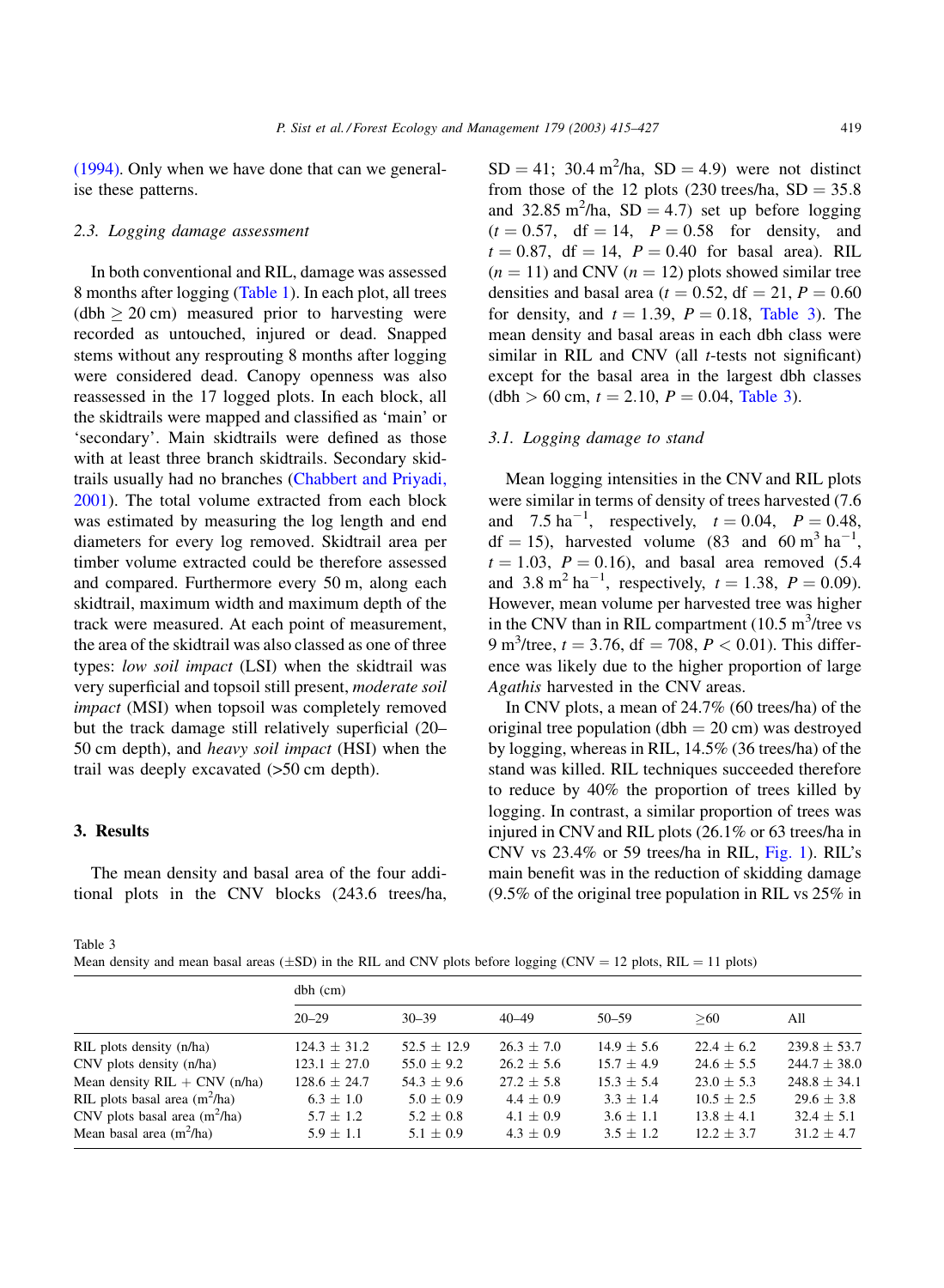<span id="page-5-0"></span>

Fig. 1. Mean proportions of trees injured (empty bars  $\pm$  SD) and killed (hatched bars  $\pm$  SD) by conventional (CNV) and reduced-impact logging (RIL) under different intensities (CNV 1 mean intensity = 5 trees/ha, CNV 2 = 6 trees/ha, CNV 3 = 11 trees/ha; RIL 1 = 3.5 trees/ ha, RIL  $2 = 7$  trees/ha, RIL  $3 = 10$  trees/ha; empty bars: injured trees; hatched bars: dead trees).

CNV). In CNV plots, the proportion of trees killed by skidding was double than that killed by felling (38 trees/ha or 15.8% of the original tree population, and 17 trees/ha or 6.7%, respectively). In both RIL and CNV, the distribution of injured trees by diameter classes nearly matched the pre-logging tree population  $(\chi^2 = 7.7, P = 0.05$  for CNV and  $\chi^2 = 3.8, P = 0.28$ ,  $df = 3$  for RIL). In contrast, trees were killed in higher proportion in the smallest dbh class in both treatments (20–29 cm,  $\chi^2 = 32.18$  for CNV and  $\chi^2 = 16.2$  for RIL, df = 3,  $P < 0.01$ ).

There was a significant positive correlation between felling intensity (the density of trees harvested) and the proportion of trees damaged by RIL but not by CNV (Pearson's  $r = 0.78$ ,  $P = 0.02$  for RIL,  $r = 0.53$ ,  $P = 0.14$  for CNV, [Fig. 2a](#page-6-0)). In RIL, the percentage of trees damaged (injured or killed) increased from 19.4% in RIL 1 to 50.3% in RIL 3, whereas in conventional, the proportion of trees damaged varied only from 46% in CNV 1 to 56% in CNV 3 (Fig. 1). Correlation between the density of harvested trees and felling damage, though implied to be positive by the data, did not quite achieve 5% significance levels in either treatment (Pearson's  $r = 0.63$ ,  $P = 0.06$  for CNV;  $r = 0.69$ ,  $P = 0.056$  for RIL, [Fig. 2b\)](#page-6-0). There was a significant positive correlation between skidding damage and felling intensity in RIL  $(r = 0.72)$ ,  $P = 0.04$ ), whereas in CNV this relationship was far from significant ( $r = 0.13$ ,  $p = 0.72$ , [Fig. 2c](#page-6-0)).

## 3.2. Impact of logging on canopy opening

Before logging, mean canopy openness in CNV (three plots only) and RIL (9 plots) was respectively 3.6 and 3.1%. The distributions of the values according to canopy openness classes in CNV and RIL plots were similar ( $\chi^2 = 2.73$ ,  $P = 0.25$ , [Fig. 3a\)](#page-7-0). After logging, the mean canopy openness was 19.2% in CNV ( $n = 9$  plots) and 13.3% in RIL ( $n = 8$  plots). The distributions of the canopy class in RIL and CNV were significantly different ( $\chi^2 = 43.56$ ,  $P < 0.001$ , [Fig. 3b\)](#page-7-0). There was a higher proportion of measurements in the 0–5% canopy openness class and a lower one in the last class  $(\geq 30\%)$  in RIL than in CNV ([Fig. 3b](#page-7-0)). Within treatments, canopy openness was significantly correlated with felling intensity in RIL but not in CNV (Pearson's  $r = 0.84, P < 0.01, df = 7$ for RIL,  $r = 0.33$ ,  $P = 0.38$ , df = 8 for CNV). Meanper-plot canopy openness varied from 4% in RIL 1 to 18% in RIL 3, and from 17.5% in CNV 1 to 20.7% in CNV 3.

### 3.3. Impact of skidtrails in CNV and RIL

In each block, we defined the harvested area as that within 30 m to the right and left of the skidtrails. In blocks 28 and 29, only 90 ha (37%) of the 244 ha total area were logged. In the RIL compartment, the harvested area covered 56 ha or 41% of the 138 ha total area of the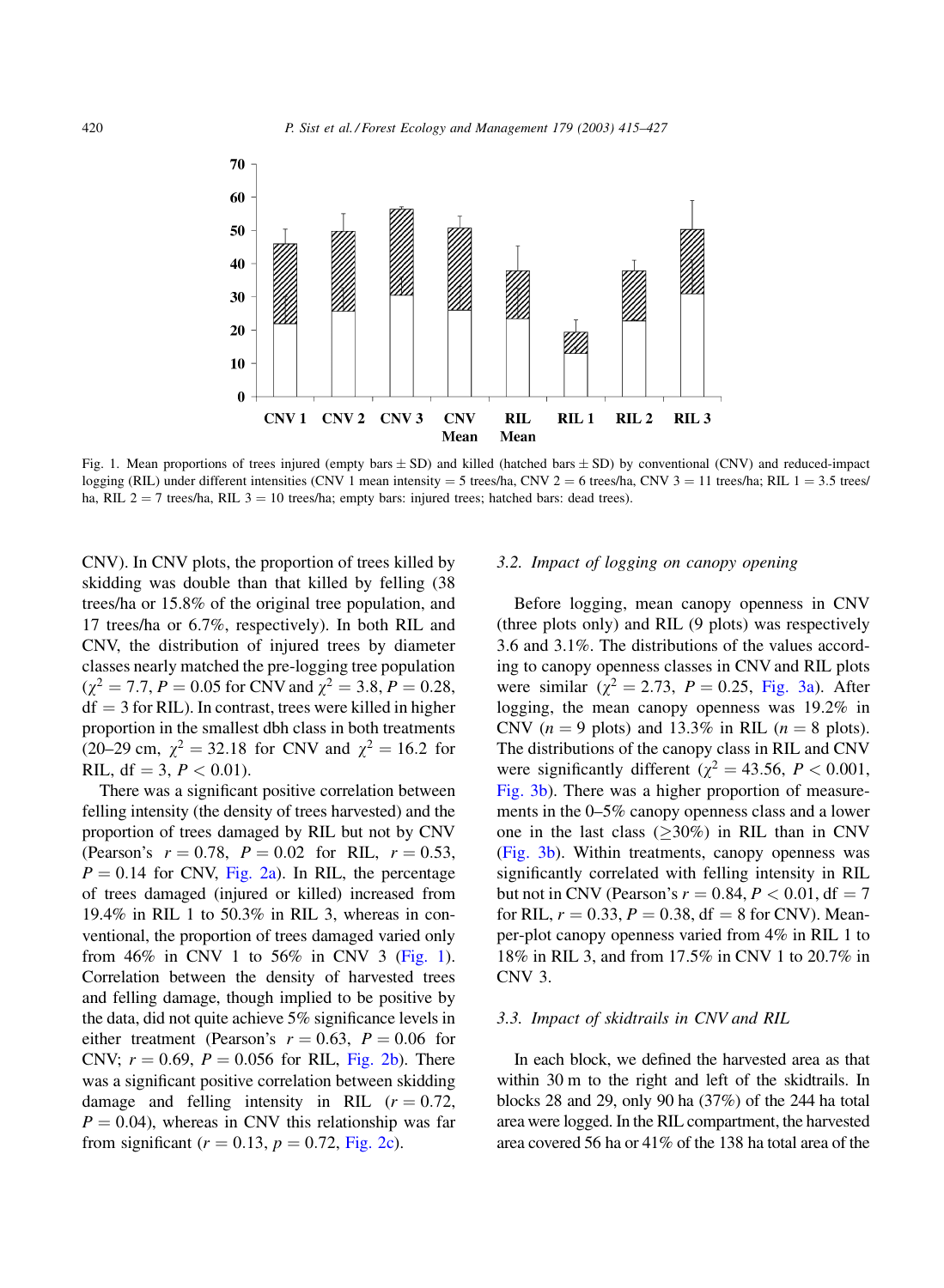<span id="page-6-0"></span>

Fig. 2. Correlation between felling intensity and percentage of trees damaged in RIL and conventional: (a) between felling intensity and total trees damaged in RIL (filled black squares) and in CNV (empty lozenges), regression line equation for RIL =  $Y = 4.54X + 3.88$ ; (b) between felling intensity and proportion of trees damaged by felling in RIL and CNV; (c) between felling intensity and proportion of trees damaged by skidding (regression line equation for RIL:  $Y = 1.93X - 5.03$ ).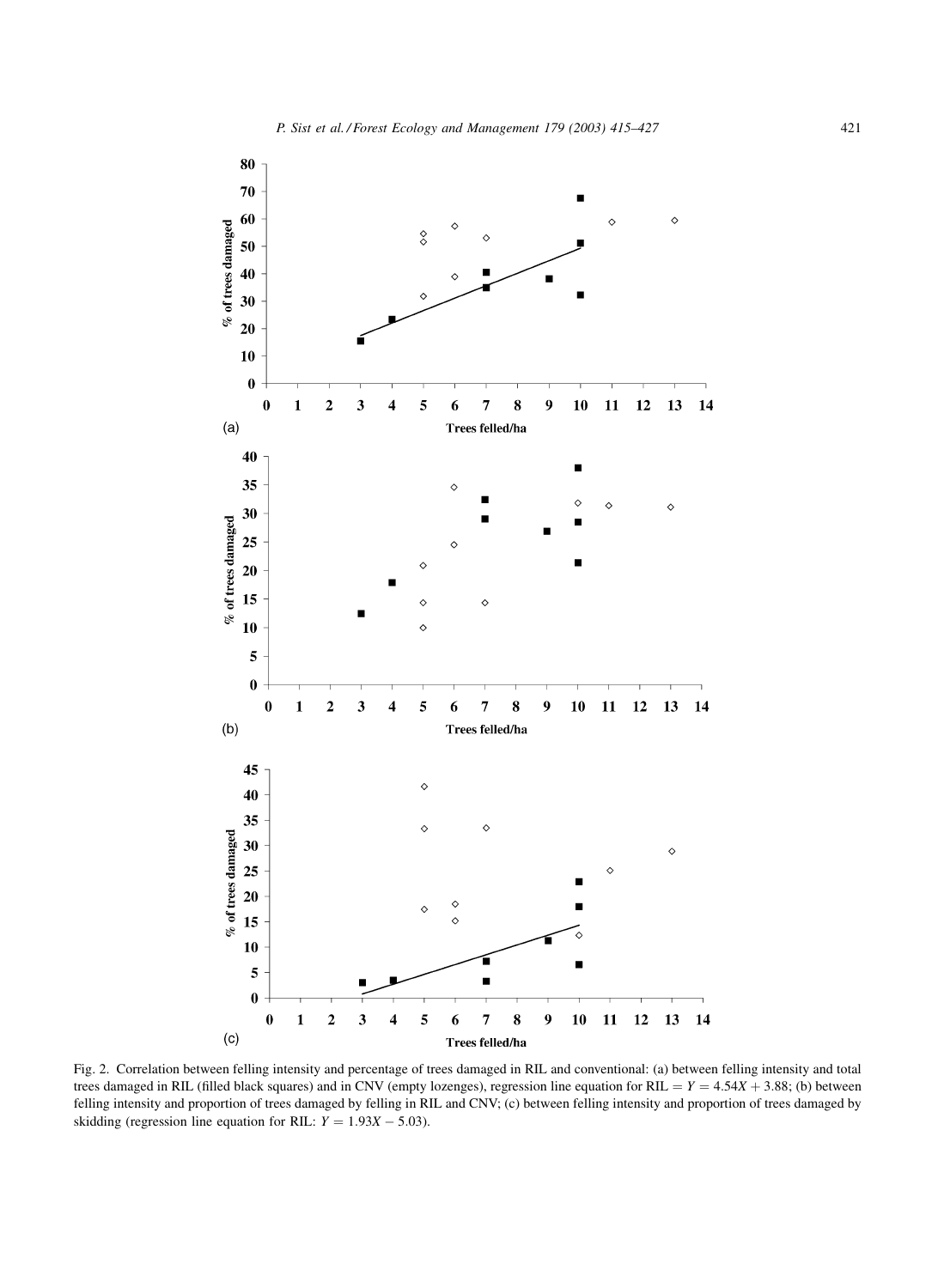<span id="page-7-0"></span>

Fig. 3. Percentage of canopy openness measurements in each canopy class in CNV (hatched bars) and RIL (dotted bars): (a) before logging, (b) after logging.

block. The number of felled trees per hectare based on the harvested area was very similar in both compartments (6 trees/ha = 53 m<sup>3</sup> ha<sup>-1</sup> in CNV and 7 trees/ha,  $61 \text{ m}^3 \text{ ha}^{-1}$  in RIL). The total length of skidtrails in CNV and RIL was 17,300 and 9090 m, respectively. Skidtrail area per unit timber volume extracted was twice larger in CNV than in the RIL compartment  $(27 \text{ m}^2 \text{ vs } 200 \text{ m})$  $15 \text{ m}^2 \text{ m}^{-3}$ ). In CNV, total length of main and secondary skidtrails was 10,120 m (59%) and 7180 m (41%), respectively. In contrast, the RIL compartment showed less primary skidtrails (3370 m or 37%) and more secondary ones (5720 m or 63%). Both main and secondary skidtrails in CNV blocks were wider than in RIL (mean 8.3 m vs 6.3 m,  $t = 5.38$ , df = 223, P < 0.01 for main skidtrails; 7 m vs 5.4 m,  $t = 9.54$ , df  $= 482$ ,  $P < 0.01$  for secondary skidtrails). Skidtrails belonging to the HSI type showed excavation in which depth varied from 50 to 140 cm, whereas in MSI skidtrail type, the track damage was still relatively superficial (<20 cm depth). In the conventional blocks, half of the main skidtrails belonged to the most damaging skidtrail type (HSI), whereas in the RIL compartment, this type represented only 6% [\(Fig. 4a\)](#page-8-0). In the RIL compartment secondary skidtrails with HSI were rare (2%), whereas in conventional these still represented nearly a third (32%, [Fig. 4b\)](#page-8-0).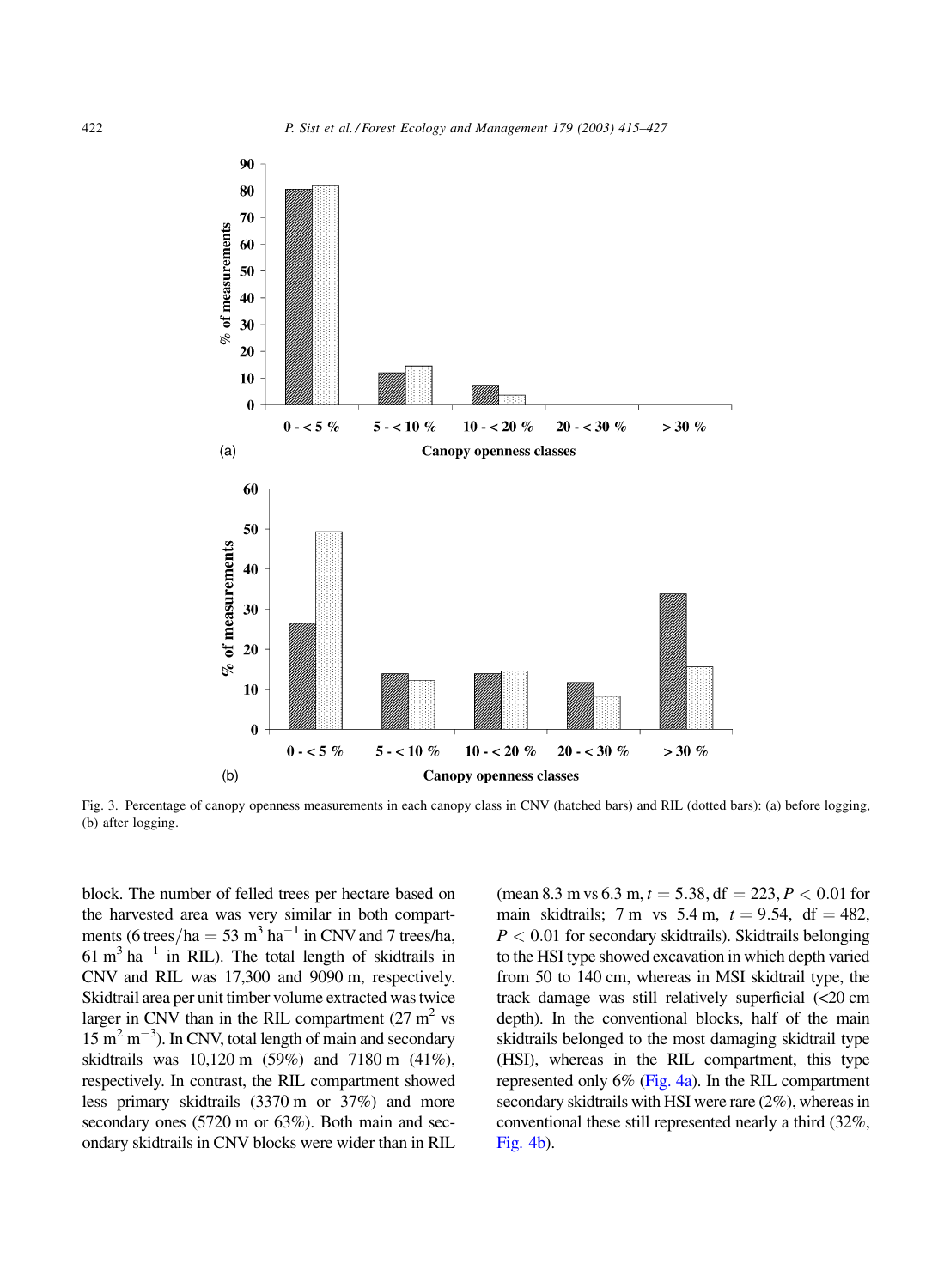<span id="page-8-0"></span>

Fig. 4. Proportion of the three main types of impact in primary (a) and secondary skidtrails (b) in RIL (dotted bars) and conventional (hatched bars). LSI: low soil impact, MSI: moderate soil impact, HSI: high soil impact (see text for brief description). Numbers above bars indicates the length in meters of each category.

## 4. Discussion

Reduced-impact techniques reduced the number of trees destroyed by 40% in comparison with conventional harvesting practices. However, the proportions of trees injured were similar in both techniques, affecting about 25% of the original stand. The main benefit of RIL was to reduce skidding damage from 25% of the original stand in CNV to only 9.5%. Because skidding operations are the major causes of mortality ([Bertault and Sist, 1997\)](#page-11-0), the low proportion of trees killed in RIL appear to result from improved skidding. In contrast, despite careful application of directional felling techniques, RIL failed to significantly reduce felling damage, which depends mainly on the height of the tree, the size of its crown, and the topography [\(Cedergren, 1996\)](#page-11-0). The noisy relation between felling intensity and felling damage in both conventional and RIL underlines the stochastic aspects of felling damage—here generating a high amount of unexplained residual variance. Although vine cutting prior to felling has long been regarded as promising techniques to reduce felling damage, the effectiveness has recently been questioned ([Cederg](#page-11-0)[ren, 1996; Parren and Bongers, 2001\)](#page-11-0). Directional felling, commonly applied in RIL, aims essentially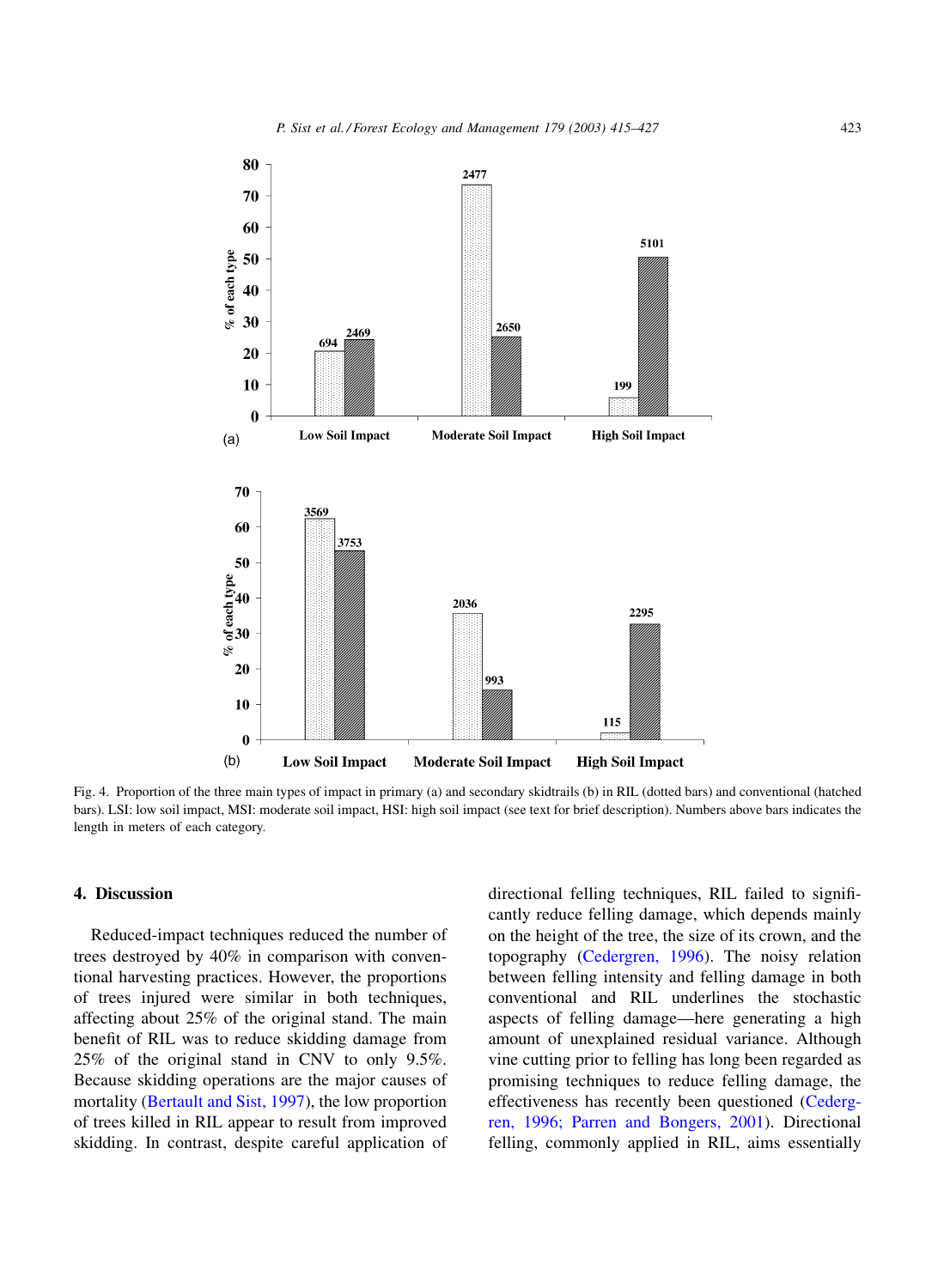to lie the logs in position to facilitate ground-skidding extraction and limit skidding damage on the remaining stand. It is important to note that in a planned operation, skidding damage is correlated to felling intensity. In contrast, in CNV, the absence of skidtrail planning involves considerable damage independent of the harvest intensity.

Under high felling intensity (>8–9 trees/ha), the proportions of injured and dead trees in RIL were similar to those recorded in conventional harvesting (see [Figs 1 and 2a\)](#page-5-0). This result is consistent with previous studies in other tropical forests showing that RIL methods are only effective under low felling intensities ([Sist et al., 1998a; Van der Hout, 1999\)](#page-12-0). The felling intensity threshold of ca. 8–9 trees/ha in the present study corroborates that of ca. 8 trees/ha proposed by [Sist et al. \(1998a\)](#page-12-0) based on a study in Berau, a different site in East Kalimantan. As already noted, virtually all logging studies, especially those that examine large scale commercial harvesting, suffer shortcomings of limited replication and imperfect sampling allocation. This problem allows anyone to question to what extent any given result is truly generalisable or may in fact be a local and specific result determined by an unknown number of specific local or temporary details. The conformity of the main results determined in this study and those found in Berau is therefore more important than may at first sight appear to be the case. Moreover, most of the previous studies related to logging damage assessment have been based on a total random sampling which generally failed to address the issue of the high variability of logging intensity in natural forests ([Sist](#page-12-0) [et al., 1998a; Putz et al., 2000\)](#page-12-0). This study then has allowed us to reassess and lend support to the general proposition that RIL techniques must be implemented within a reasonable intensity threshold, and that this boundary lies at around 8 trees/ha in hill dipterocarp forests [\(Sist et al., 1998a\)](#page-12-0). Foresters, managers and certifiers must now consider this threshold as an important criterion of sustainability.

In RIL the entire compartment was efficiently exploited while in CNVonly the more accessible areas were accessed. Informal observation of CNV practices suggests that the choice of where to exploit was largely determined by the skidder drivers trying to get access to potential harvest sites from their seat in the skidder and without using any maps. These practices lead to many exploratory tracks with dead ends and wide turning zones, and are likely a major cause of skidder damage as well as reducing penetration into difficult terrain. Ultimately however, this difference, and the specific and transient demand for Agathis meant that in our study the conventional harvesting actually accessed a much lower area than could have been harvested by RIL. This implies that RIL provides much more efficient exploitation of the overall forest, whereas conventional methods leave substantial amounts of forest intact and probably therefore provide much lower volume outputs per unit area available for harvesting. If we are looking for some definition of 'best practice' it is relevant to stand back and to ask what is the appropriate measure of an optimal felling regime. For example in developing RIL techniques what is the best unit of 'reduced damage'? Are we, for example, looking to minimise trees destroyed per unit volume extracted or per stem cut or per annual coupe?

If we consider the wider forest landscape, we might be tempted to consider the possible trade-offs between more intensive extraction in more limited areas and lower extraction or even protection in others. Thus, our questions about what we should measure may continue with our observation that CNV actually makes incomplete use of the potential area available for harvest again raising concerns as to how to consider such non-damaged area. It is worth noting, for example, that relic patches of intact forest might be highly desirable for many ecological reasons, and are perhaps a desirable outcome of CNV. However, this could also be considered as a form of fragmentation with probably long term impact on regeneration processes, higher fragility to natural disturbances (strong winds) and exceptional climatic events (drought). Of course, it is also possible to leave planned areas of unlogged forest within the context of RIL whenever this is desirable. In this study, we have not yet developed an adequate database to examine these wider landscape questions, but have instead taken a more specific course in seeking to identify the limits of what might be called 'acceptable' as opposed to 'excessive' harvesting without considering trade-offs in the wider forest landscape. That is, we have sought a way to define limits for silvicultural practices in any area where harvesting is actually taking place which allows recovery without jeopardising immediate revenues.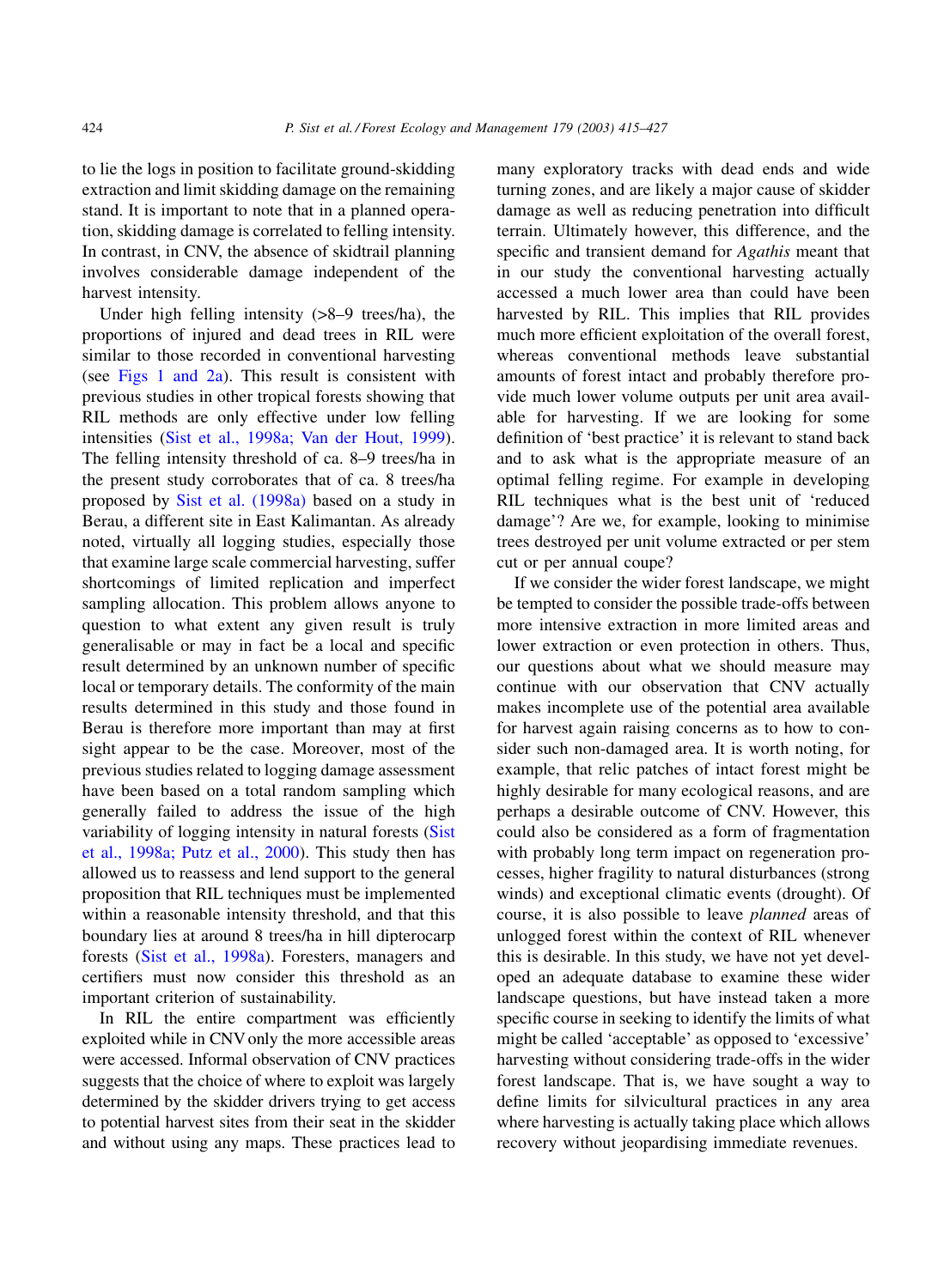Reduction of harvest damage is not the only criterion we should consider when assessing the technical sustainability of forest management. Even if we restrict our considerations to the stand level it is clear that high extraction levels also involve major impacts on dynamic processes and forest composition. There is scant evidence that any commercial dipterocarp species benefits canopy openings greater than those created by single-tree selection cutting practices  $(500-600 \text{ m}^2)$  to establish and maintain good growth, especially those of commercial value ([Kuusipalo et al., 1996; Tuomela](#page-12-0) [et al., 1996; Van Gardingen et al., 1998](#page-12-0)). However, it may be that Agathis requires larger gaps, although data confirming this are not yet available. High extraction rates, by creating big canopy openings, stimulate the growth of fast-growing pioneer species and create desiccating conditions ([Nussbaum et al., 1995; Kuusi](#page-12-0)[palo et al., 1996; Tuomela et al., 1996; Van Gardingen](#page-12-0) [et al., 1998; Clearwater et al., 1999; Sist and Nguyen-](#page-12-0)Thé, 2002), factors unfavourable to the establishment and growth of dipterocarps. Moreover, large openings are subject to invasion by lianas that can be an obstacle to tree regeneration. In heavily logged forests such openness also increases fire risks and propagation, particularly during long period of drought as this periodically occurs in southeast Asia during El Niño events. High extraction rates also result in a depleted residual stand which will not be able to recover an acceptable timber yield within a reasonable and economically profitable harvesting cycle period, usually evaluated to be less than 60 years ([Favrichon and Young](#page-11-0) [Cheol, 1998; Huth and Ditzer, 2001\)](#page-11-0). There is a need for simple and practical prescriptions which limit the local densities of trees harvested to 8 ha<sup> $-1$ </sup> or less (50–  $70 \text{ m}^3 \text{ ha}^{-1}$ ) and keep the size of gap to less than 500– 600 m2 . Three simple rules would appear to provide this: (1) a minimum spacing distance between harvested trees, (2) single tree gap formation from harvesting using directional felling, (3) a maximum (as well as a minimum) dbh limit for harvesting. We will now present in more detail the rules that we recommend for mixed diperocarp forests of southeast Asia.

In a homogeneous spatial distribution under maximum horizontal packing (triangular), the distance D between trees in meters is given by the formula:

 $D = \frac{200}{\sqrt{3x}}$ 

where  $x$  is the density in stems per hectare. This is slightly longer than packing in a regular square lattice where

$$
D = \frac{100}{\sqrt{x}}
$$

Following these two equations, in a homogeneous distribution, the minimum spacing distance for a maximum felling intensity of 8 trees/ha for each of these is 40.8 and 35 m, respectively. These limits will be conservative when applied to the irregular distribution of real trees. We now need to develop simple operational ways for implementing such limits efficiently.

Because gap size is largely dependent on tree size, the most effective method to limit gap area is to favour single tree gap during felling and avoid harvesting of trees over a certain size. We suggest that this might be usefully set at dbh  $\geq 100$  cm. These very large individuals are difficult to harvest, have structural defects that reduce their timber value, and create disproportionate damage on the surrounding stand. However, they have high ecological relevance as they are normally the most active individuals in terms of seed production and hence in long-term regeneration potential, serve as genetic stock well adapted to local site conditions, and provide valuable habitat for a myriad of organisms [\(Sheil and](#page-12-0) [Van Heist, 2000\)](#page-12-0). In the study area mean density of harvestable trees (Dipterocarps and Agathis) with  $dbh = 60$  cm was 15 trees/ha, whereas that of trees with dbh between 60 and 100 cm decreased to 12.5 trees/ha (i.e. 2.5 trees/ha with dbh  $> 100$  cm). Taking a stem rejection rate of 30% (estimate based on P. Sist pers. obs. in several localities of East Kalimantan), the density of harvested trees of 60–100 cm dbh is 8 trees/ ha, which remains high in comparison with other tropical forests of Africa and South America. In other parts of Borneo, taking the same rejection rate, the mean density of commercial trees with 60–100 cm dbh is higher, around 10–11 trees/ha [\(Cedergren, 1996; Sist](#page-11-0) [and Saridan, 1999\)](#page-11-0). Though limiting harvesting to commercial trees with 60–100 cm dbh in mixed dipterocarp forest would be certainly regarded as a major constraint by loggers, we must keep in mind that this limitation should also yield various long-term benefits both in terms of long-term timber potential and ecological values [\(Sheil and Van Heist, 2000\)](#page-12-0).

Our three suggested felling rules for avoiding excessive stand damage are only a first step mainly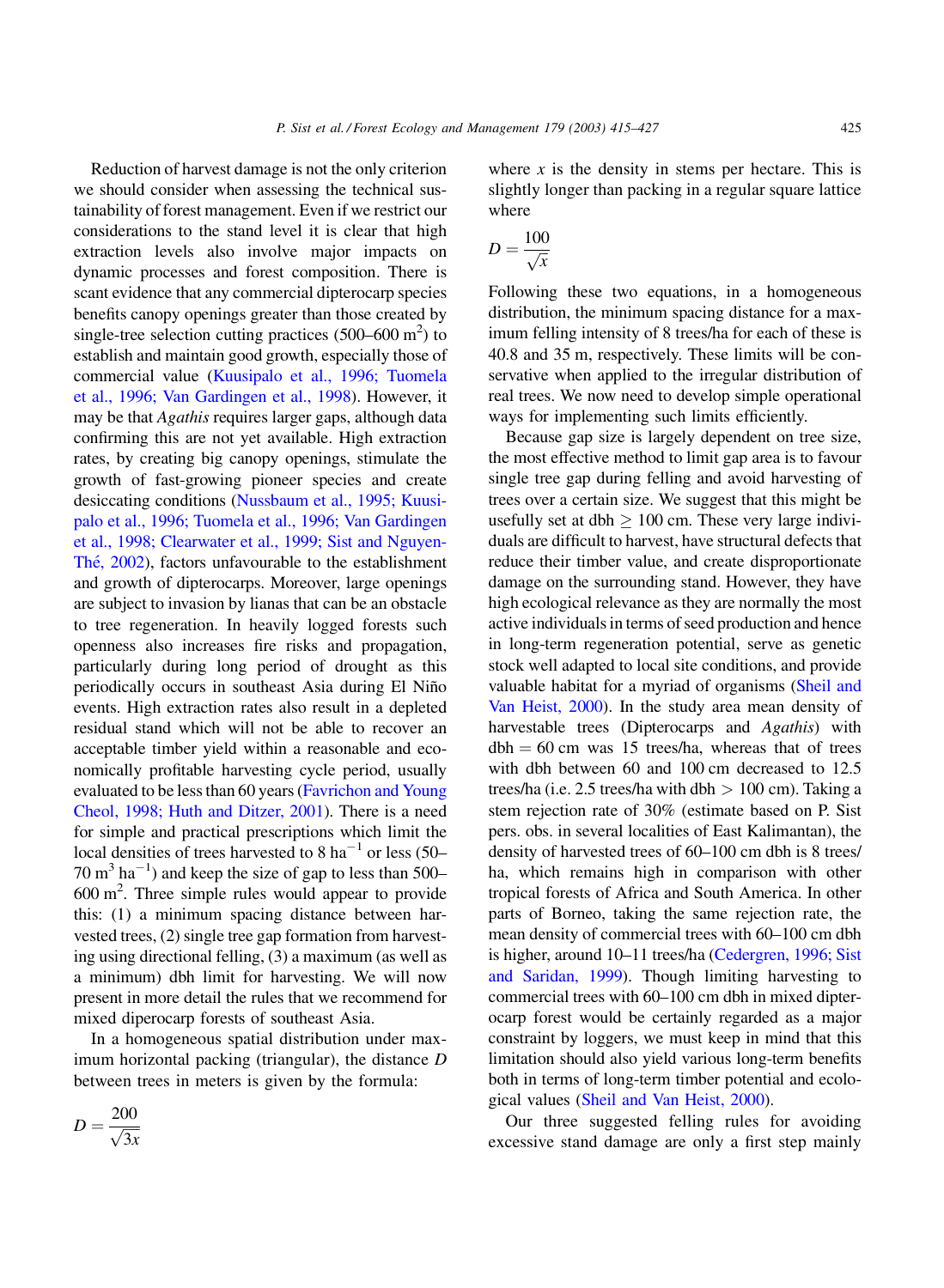<span id="page-11-0"></span>focused on sustaining mixed dipterocarp forest for timber alone. It is now widely admitted that forestry practices need to consider not only timber production but also the numerous roles of forests in terms of goods and services to serve local communities requirements for diverse needs. Our work in Bulungan has begun to look at these factors, and we hope to develop these along with the larger scale trade-offs implied by any limits on felling intensities.

## 5. Conclusions

In mixed dipterocarp forests of East Kalimantan, where density of harvestable trees often exceed 10 trees/ha, the minimum diameter rule results in high felling intensities with excessive damage to the remaining forest. RIL techniques, though they would appear to be a vital part of the solution, are useful only under a moderate extraction regime in which 8 trees/ ha is an upper limit. Restricting felling intensity is essential in any case, both from the perspective of the growth and survival of the residual stand and the longterm ecological sustainability of the forest. RIL techniques do not guarantee silvicultural sustainability if based on a minimum diameter cutting limit alone. Therefore, new silvicultural prescriptions must be considered as a step forward to improve harvesting operations in mixed dipterocarp forests. Those we suggest are: (1) a minimum spacing distance between harvested trees (ca. 35–40 m); (2) single tree gap formation from harvesting using directional felling; (3) a maximum (as well as a minimum) dbh limit for harvesting (ca. 100 cm). In exploring the major issues that remain, we highlight an urgent need to expand logging studies to look at impacts and trade-offs across larger forest landscapes.

#### Acknowledgements

This study was carried out as a part of the project on Forest, Science and Sustainability: Bulungan Model Forest, PD12/97 Rev. 1(F) funded by the International Tropical Timber Organization (ITTO) and implemented by the Center for International Forestry Research (CIFOR), the Forest Research and Development Agency (FORDA) of the Ministry of Forestry of Indonesia, and Cirad-Forêt. The present RIL experiment would not have been possible without full support and cooperation of Inhutani II, Caterpillar Asia, and P.T. Trakindo Utama. Art Klassen from TFF supervised the engineering part of RIL and Bernt Klasson (NORDFOR) for the felling operations. We also thank Anton Hidayat, Bambang Rudi Ananto, Ali Suhardiman and Adi Supriyadi of BIOMA Samarinda, Sigit Budiarta and Arman, students at IPB (Bogor Agricultural University) and Mulawarman University, respectively, and Ismayadi Samsoedin (FERDA), Edi Pernama, Aep Hidayat (BIOTROP) for assistance in establishing plots collecting data in the field. We also thank Robert Fimbel for his assistance in the early data collection. Indah Susilanasari, Kim (Meilinda Wan) and Rosita Go provided help in Bogor. We are grateful to Grahame Applegate and reviewers for their constructive comments on earlier versions of this text.

## References

- Abdulhadi, R., Kartawinata, K., Sukardjo, S., 1981. Effects on mechanized logging in the lowland dipterocarp forest at Lempake, East Kalimantan. Malay. For. 44, 407–418.
- Bertault, J.-G., Sist, P., 1997. An experimental comparison of different harvesting intensities with reduced-impact and conventional logging in East Kalimantan, Indonesia. For. Ecol. Manage. 94, 209–218.
- Cannon, C.H., Peart, D.R., Leighton, M., Kartawinata, K., 1994. The structure of lowland rainforest after selective logging in West Kalimantan, Indonesia. For. Ecol. Manage. 67, 49–68.
- Cedergren, J., 1996. A silvicultural evaluation of stand characteristics, pre-felling climber cutting and directional felling in a primary dipterocarp forest in Sabah, Malaysia. Doctoral Thesis, Swedish University of Agricultural Sciences, Umea, 1996.
- Chabbert, J., Priyadi, H., 2001. Exploitation à faible impact dans une forêt à Bornéo. Bois Forêt Trop. 269, 82-86.
- Clearwater, M.J., Nifinluri, T., van Gardingen, P.R., 1999. Growth response of wild Shorea seedlings to highlight intensity. In: Sist, P.S., Sabogal, C., Byron, Y. (Eds.), Management of Secondary and Logged-over Forests in Indonesia. CIFOR, Bogor, Indonesia, pp. 55–64.
- Dwiprabowo, H., Grulois, S., Sist, P., Kartawinata, K., 2002. Costbenefit analysis of reduced-impact logging in a lowland dipterocarp forest of Malinau, East Kalimantan. Technical Report of ITTO Project PD 12/97 Rev. 1(F), Forest Science and Sustainability: The Bulungan Model Forest, Phase I: 1997– 2001, pp. 39–55.
- Dykstra, D., Heinrich, R., 1996. FAO Model Code of Forest Harvesting Practice. FAO, Rome, 85 pp.
- Favrichon, V., Young Cheol, K., 1998. Modelling the dynamics of a lowland mixed dipterocarp forest stand: application of a